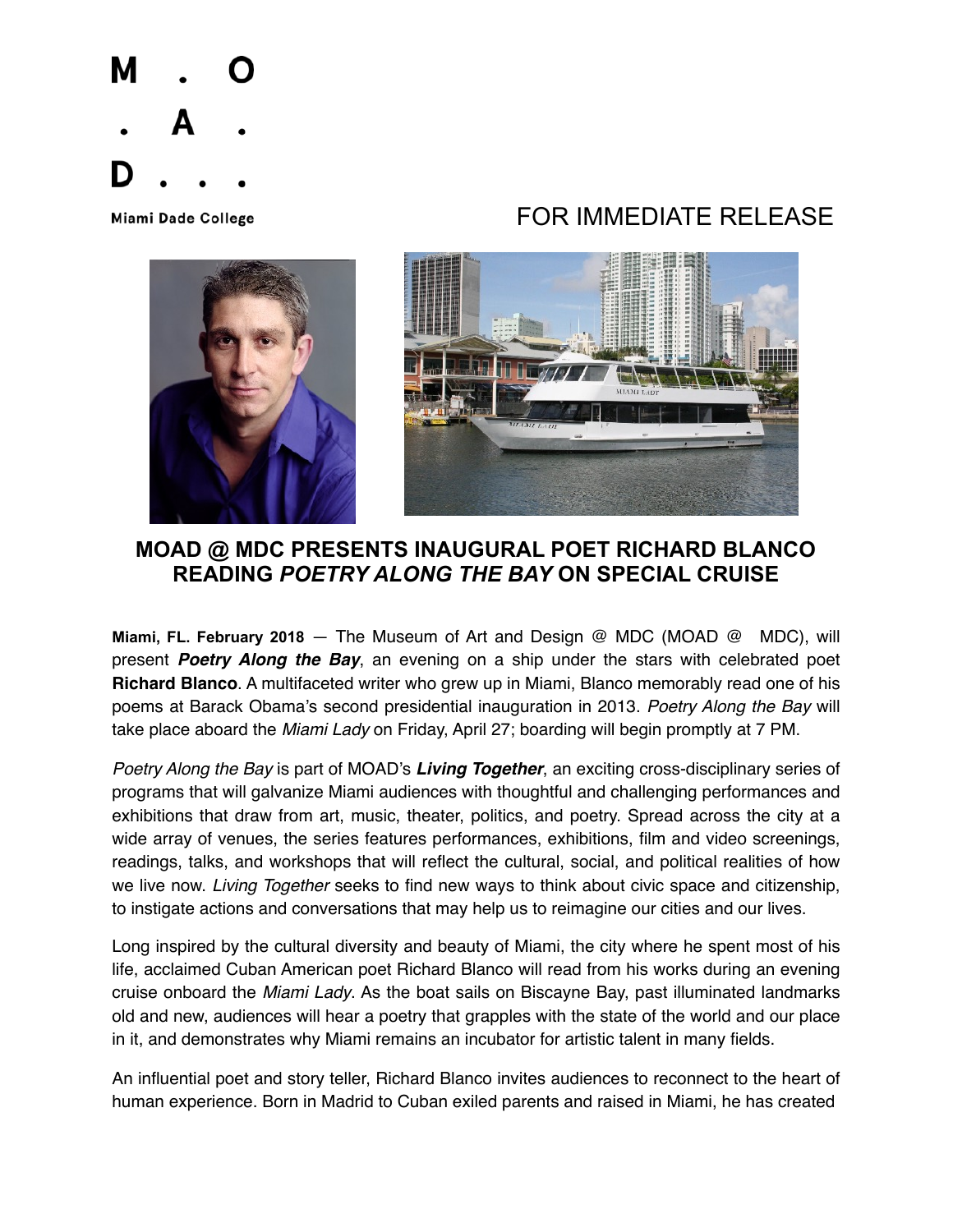

## Miami Dade College **Algebra 1999 State 19th Contract FOR IMMEDIATE RELEASE**

a body of work characterized by the negotiation of cultural identity and place. He is the author of the award-winning memoirs *The Prince of Los Cocuyos: A Miami Childhood* and *For All of Us, One Today: An Inaugural Poet's Journey*; the poetry chapbooks *Matters of the Sea*, *One Today*, and *Boston Strong*; the poetry collections *Looking for the Gulf Motel*, *Directions to the Beach of the Dead*, and *City of a Hundred Fires*; a children's book of his inaugural poem, "One Today," illustrated by Dav Pilkey; and *Boundaries*, a collaboration with photographer Jacob Hessler. With Ruth Behar, he is co-creator of the blog *Bridges to/from Cuba: Lifting the Emotional Embargo*, which provides a cultural and artistic platform for sharing the real lives and complex emotional histories of thousands of Cubans across the globe. He has been a Woodrow Wilson Visiting Fellow and received honorary doctorates from Macalester College, Colby College, and the University of Rhode Island. He has continued to write occasional poems for organizations and events such as the re-opening of the U.S. embassy in Havana.

The Museum of Art and Design celebrates its reopening on April 6-7, 2018. *Living Together* is being held at various sites across the greater Miami area from January to September 2018. *Living Together* will include works by 17 of the most acclaimed national and international artists, art collectives, musicians, and writers. Events in the series will be produced by MOAD MDC in collaboration with a range of other Miami institutions, and most events will be free and open to the public. The curators of *Living Together* are Rina Carvajal, Executive Director and Chief Curator of MOAD MDC, and Joseph R. Wolin, an independent curator based in New York.

*Living Together* is made possible by the generous support of Miami-Dade County Department of Cultural Affairs and the Cultural Affairs Council; the Miami-Dade County Mayor and Board of County Commissioners; the State of Florida, Department of State, Division of Cultural Affairs and the Florida Council on Arts and Culture; and the City of Miami Beach, Cultural Affairs Program, Cultural Arts Council.

**WHAT:**Richard Blanco: *Poetry Along the Bay*

**WHEN:** Friday, April 27, boarding at 7 PM; boat leaves promptly at 7:30 PM

**WHERE**: *Miami Lady* Island Queen Cruises, Bayside Park 401 Biscayne Boulevard, Miami, FL 33132.

**Tickets** are \$15 general admission; \$ 10 MDC faculty and staff; \$5 students with ID; free to MDC students. Tickets to this event are limited and likely to sell out. Get them at [https://bpt.me/](https://bpt.me/3200460) [3200460](https://bpt.me/3200460)